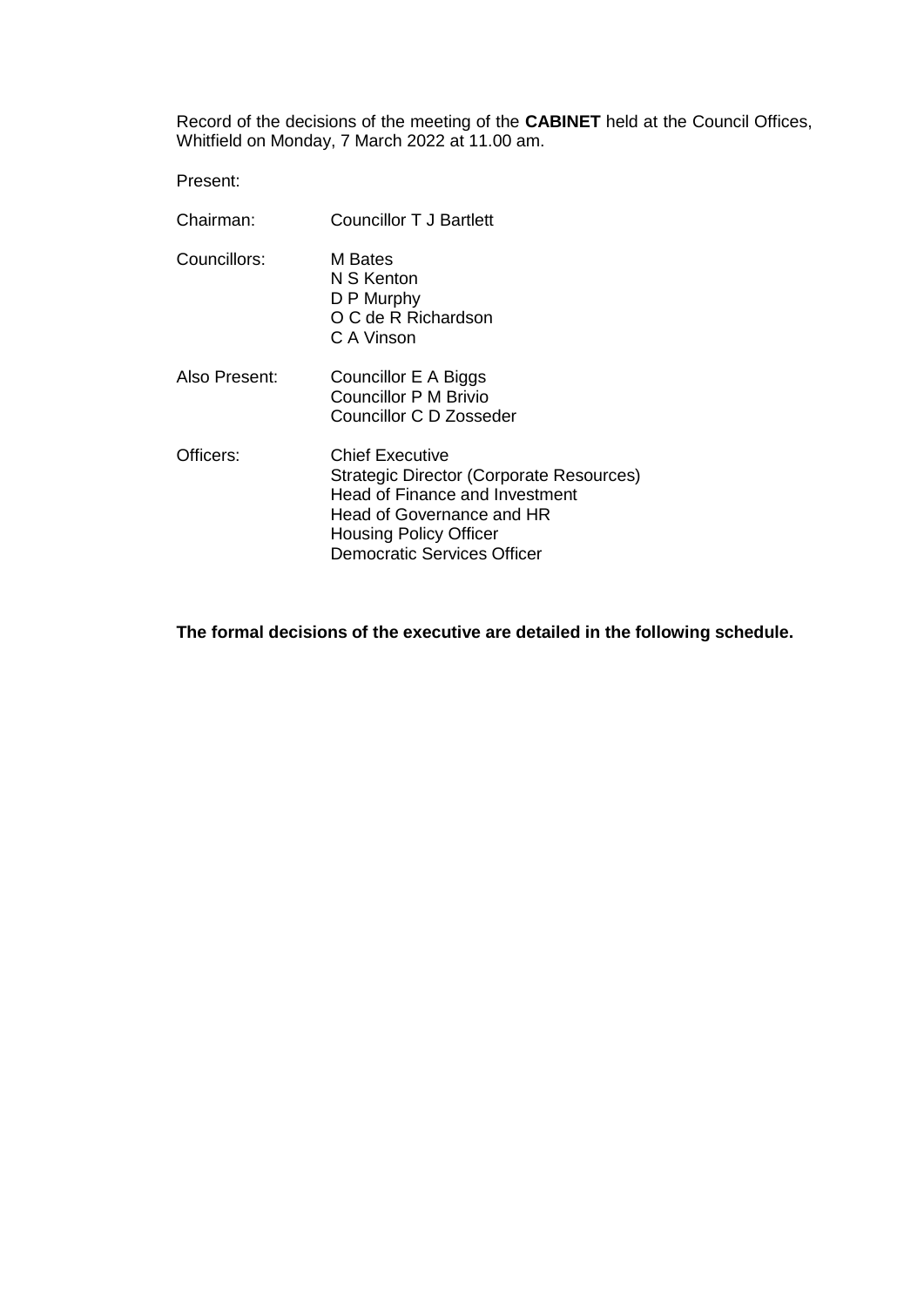## **Record of Decisions: Executive Functions**

| <b>Decision Status</b>                         | <b>Record of Decision</b>                              | <b>Alternative options</b><br>considered and<br>rejected (if any) | <b>Reasons for Decision</b>  | <b>Conflicts of interest</b><br>(if any) declared by<br>decision maker(s) or<br>consultees (if any) |
|------------------------------------------------|--------------------------------------------------------|-------------------------------------------------------------------|------------------------------|-----------------------------------------------------------------------------------------------------|
| <b>CAB 88</b><br>7.3.22                        | <b>APOLOGIES</b>                                       | None.                                                             | To note any                  |                                                                                                     |
| Open                                           | It was noted that there were no apologies for absence. |                                                                   | apologies for<br>absence.    |                                                                                                     |
| <b>Key Decisions</b><br>No                     |                                                        |                                                                   |                              |                                                                                                     |
| <b>Call-in to apply</b><br>Yes                 |                                                        |                                                                   |                              |                                                                                                     |
| Implementation<br><b>Date</b><br>15 March 2022 |                                                        |                                                                   |                              |                                                                                                     |
| <b>Decision Status</b>                         | <b>Record of Decision</b>                              | <b>Alternative options</b><br>considered and                      | <b>Reasons for Decision</b>  | <b>Conflicts of interest</b><br>(if any) declared by                                                |
|                                                |                                                        | rejected (if any)                                                 |                              | decision maker(s) or<br>consultees (if any)                                                         |
| <b>CAB 89</b>                                  | DECLARATIONS OF INTEREST                               | None.                                                             | To note any                  |                                                                                                     |
| 7.3.22<br>Open                                 | There were no declarations of interest.                |                                                                   | declarations of<br>interest. |                                                                                                     |
| <b>Key Decisions</b><br><b>No</b>              |                                                        |                                                                   |                              |                                                                                                     |
| <b>Call-in to apply</b>                        |                                                        |                                                                   |                              |                                                                                                     |
| Yes                                            |                                                        |                                                                   |                              |                                                                                                     |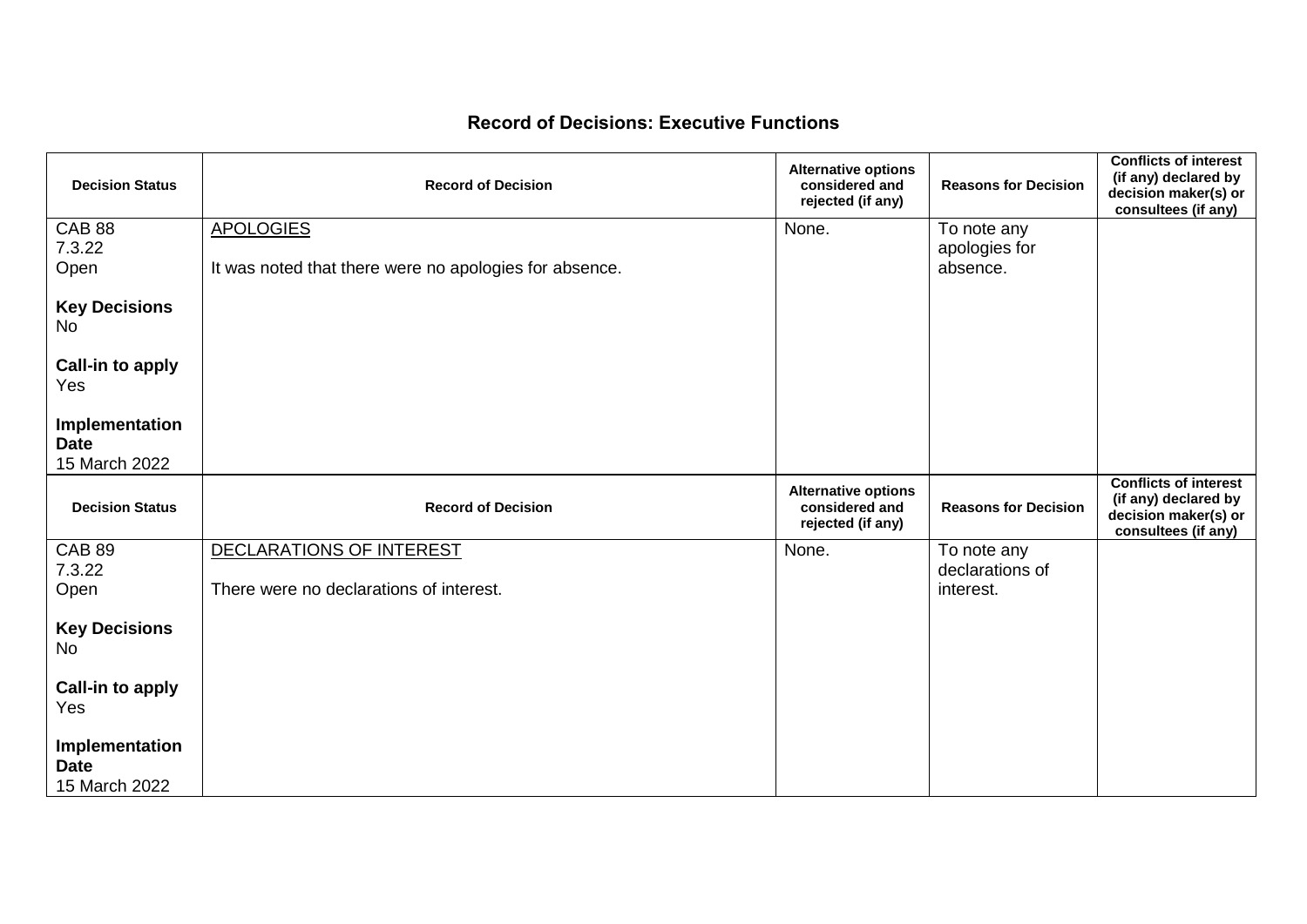| <b>Decision Status</b>                                                                                      | <b>Record of Decision</b>                                                                                                                                                                                                   | <b>Alternative options</b><br>considered and<br>rejected (if any) | <b>Reasons for Decision</b>                                                                                               | <b>Conflicts of interest</b><br>(if any) declared by<br>decision maker(s) or<br>consultees (if any) |
|-------------------------------------------------------------------------------------------------------------|-----------------------------------------------------------------------------------------------------------------------------------------------------------------------------------------------------------------------------|-------------------------------------------------------------------|---------------------------------------------------------------------------------------------------------------------------|-----------------------------------------------------------------------------------------------------|
| <b>CAB 90</b><br>7.3.22<br>Open<br><b>Key Decisions</b><br>No.<br>Call-in to apply<br>Yes<br>Implementation | <b>RECORD OF DECISIONS</b><br>It was agreed that the decisions of the meeting held on 28 February<br>2022, as detailed in decision numbers CAB 82 to CAB 87, be approved<br>as a correct record and signed by the Chairman. | None.                                                             | Cabinet is required<br>to approve the<br>Record of<br>Decisions of the<br>Cabinet meeting<br>held on 28<br>February 2022. |                                                                                                     |
| <b>Date</b><br>15 March 2022                                                                                |                                                                                                                                                                                                                             |                                                                   |                                                                                                                           |                                                                                                     |
| <b>Decision Status</b>                                                                                      | <b>Record of Decision</b>                                                                                                                                                                                                   | <b>Alternative options</b><br>considered and<br>rejected (if any) | <b>Reasons for Decision</b>                                                                                               | <b>Conflicts of interest</b><br>(if any) declared by<br>decision maker(s) or<br>consultees (if any) |
| <b>CAB 91</b><br>7.3.22<br>Open                                                                             | 'FIRST HOMES' SALES AND RESALES POLICY<br>It was agreed:                                                                                                                                                                    | None.                                                             | 'First Homes' are a<br>form of discounted<br>market housing,                                                              |                                                                                                     |
| <b>Key Decisions</b><br>No.                                                                                 | (a) That the use of the 'First Homes' Sales and Resales Policy be<br>approved.                                                                                                                                              |                                                                   | introduced by the<br>Government in<br>June 2021. The<br>scheme is currently                                               |                                                                                                     |
| Call-in to apply<br>Yes                                                                                     | (b) That the Head of Finance and Investment, in consultation with the<br>Portfolio Holder for Social Housing and Port Health, be authorised                                                                                 |                                                                   | in its pilot phase,                                                                                                       |                                                                                                     |
|                                                                                                             |                                                                                                                                                                                                                             |                                                                   | with plans to build                                                                                                       |                                                                                                     |
| Implementation<br><b>Date</b><br>15 March 2022                                                              | to undertake any necessary minor amendments to the Policy prior<br>to the formal review date.                                                                                                                               | <b>Alternative options</b>                                        | 1,500 'First Homes'<br>by 2023 and<br>10,000 annually<br>thereafter.                                                      | <b>Conflicts of interest</b>                                                                        |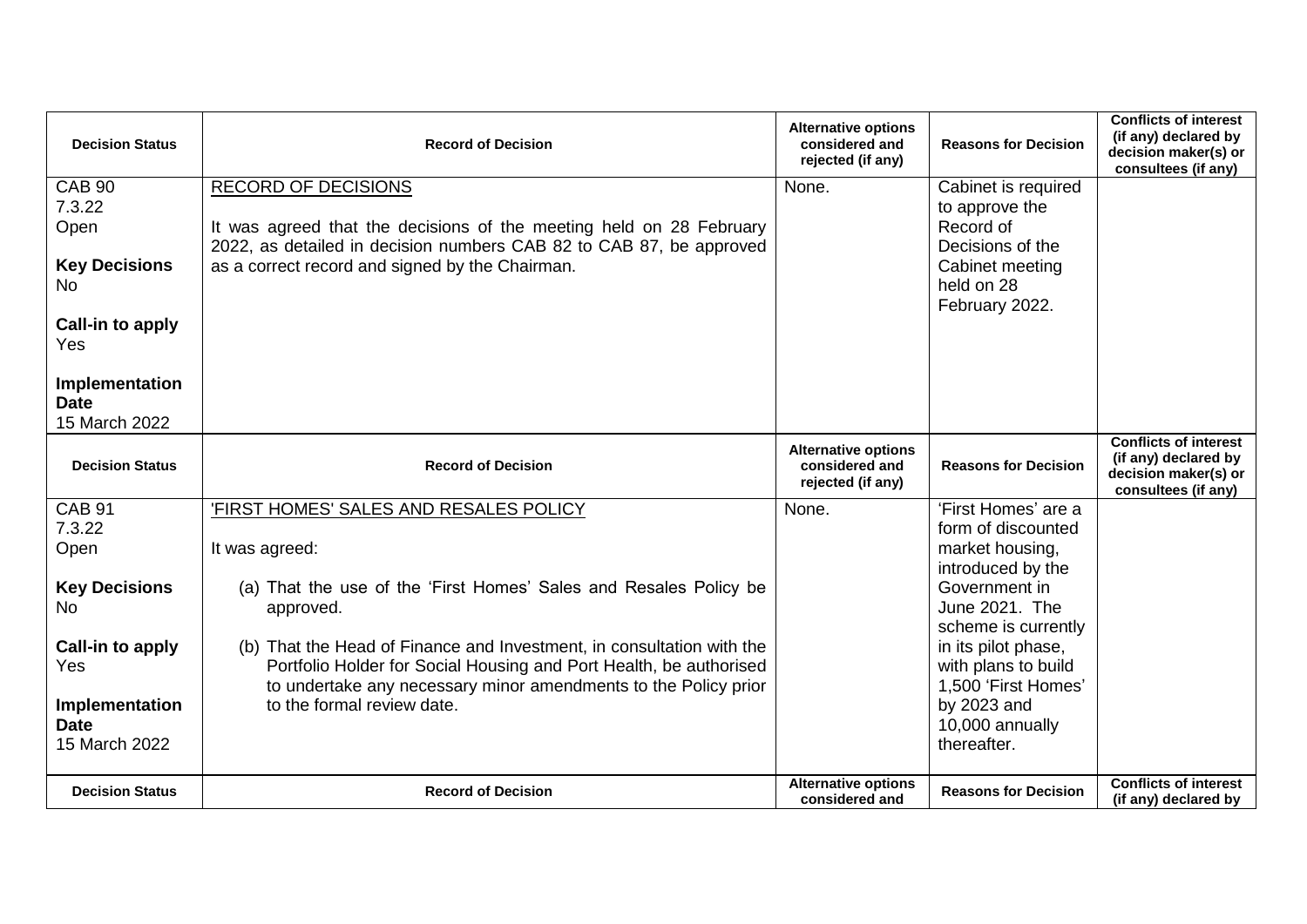|                                                                                                                                                |                                                                                                                                                                                                                                                                                                                                                                                                                                                       | rejected (if any)                                                 |                                                                                                                | decision maker(s) or<br>consultees (if any)                                                         |
|------------------------------------------------------------------------------------------------------------------------------------------------|-------------------------------------------------------------------------------------------------------------------------------------------------------------------------------------------------------------------------------------------------------------------------------------------------------------------------------------------------------------------------------------------------------------------------------------------------------|-------------------------------------------------------------------|----------------------------------------------------------------------------------------------------------------|-----------------------------------------------------------------------------------------------------|
| <b>CAB 92</b><br>7.3.22<br>Open<br><b>Key Decisions</b><br>No.<br>Call-in to apply<br><b>Yes</b><br>Implementation<br><b>Date</b><br>Immediate | EXCLUSION OF THE PRESS AND PUBLIC<br>That, in accordance with the provisions of the Local Authorities<br>(Executive Arrangements) (Access to Information) (England) Regulations<br>2000, the press and the public be excluded during consideration of the<br>following item of business on the grounds that it involves the likely<br>disclosure of exempt information as defined in paragraph 3 of Schedule<br>12A of the Local Government Act 1972. | None.                                                             |                                                                                                                |                                                                                                     |
| <b>Decision Status</b>                                                                                                                         | <b>Record of Decision</b>                                                                                                                                                                                                                                                                                                                                                                                                                             | <b>Alternative options</b><br>considered and<br>rejected (if any) | <b>Reasons for Decision</b>                                                                                    | <b>Conflicts of interest</b><br>(if any) declared by<br>decision maker(s) or<br>consultees (if any) |
| <b>CAB 93</b><br>7.3.22                                                                                                                        | DISPOSAL OF 26 VICTORIA ROAD, DEAL                                                                                                                                                                                                                                                                                                                                                                                                                    | None.                                                             | The property was<br>purchased in 1999                                                                          |                                                                                                     |
| Exempt                                                                                                                                         | It was agreed:                                                                                                                                                                                                                                                                                                                                                                                                                                        |                                                                   | to provide offices<br>for the Citizens'                                                                        |                                                                                                     |
| <b>Key Decisions</b><br><b>Yes</b>                                                                                                             | (a) That the principle of the disposal of 26 Victoria Road, Deal, on<br>terms to be approved by the Strategic Director (Operations and<br>Commercial), in consultation with the Portfolio Holder for                                                                                                                                                                                                                                                  |                                                                   | <b>Advice Bureau</b><br>(CAB). The CAB<br>vacated the                                                          |                                                                                                     |
| Call-in to apply<br>Yes                                                                                                                        | Community and Corporate Property, be approved.                                                                                                                                                                                                                                                                                                                                                                                                        |                                                                   | premises in August<br>2021 and, as the                                                                         |                                                                                                     |
| Implementation<br><b>Date</b><br>15 March 2022                                                                                                 | (b) That the Strategic Director (Operations and Commercial) be<br>authorised, in consultation with the Portfolio Holder for<br>Community and Corporate Property, to negotiate and approve the<br>terms of sale of the property.                                                                                                                                                                                                                       |                                                                   | Council has no<br>further use for the<br>property, it is<br>proposed that it be<br>sold on the open<br>market. |                                                                                                     |